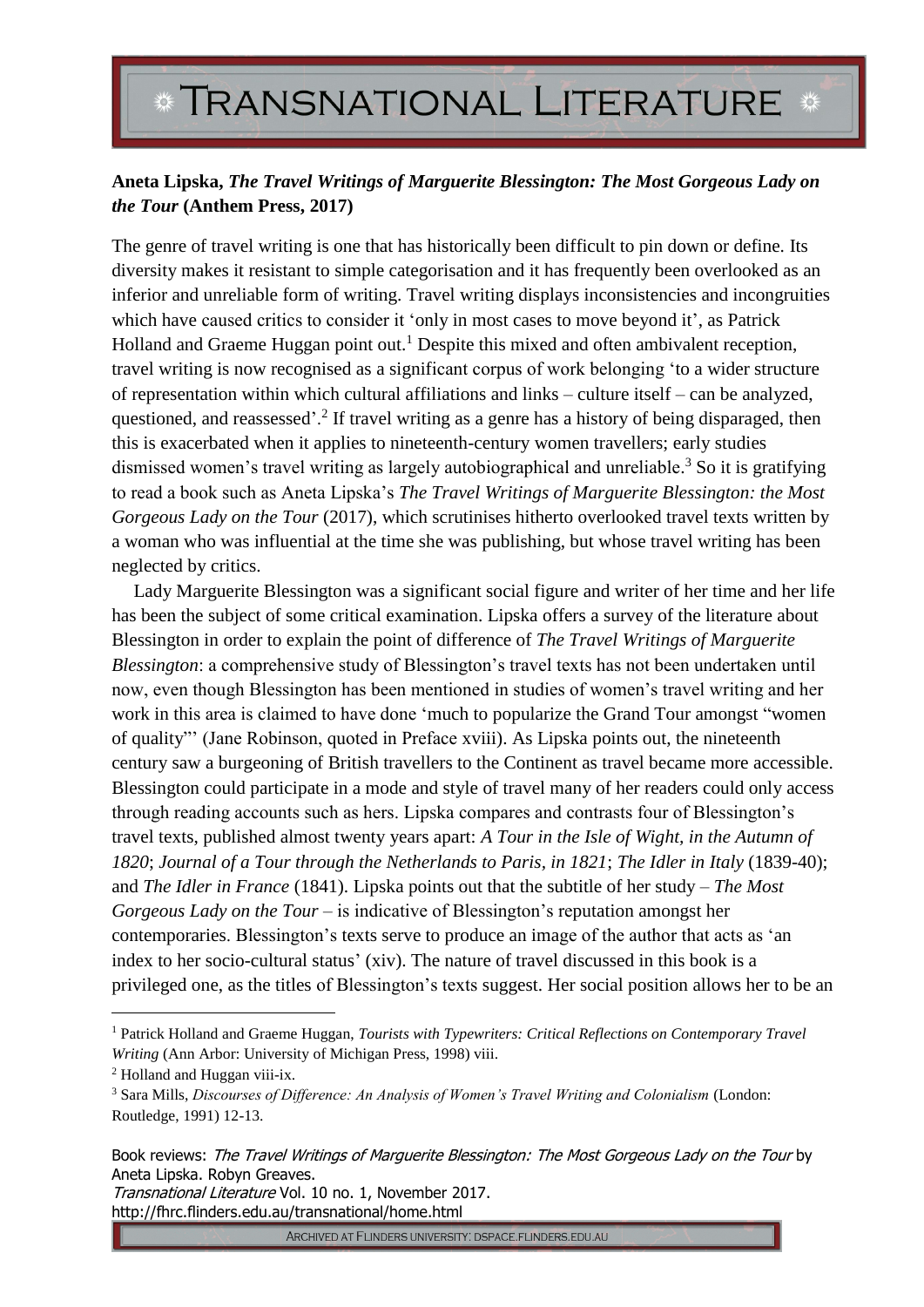'idler' and 'tourist', spending long periods of time in European cities, exploring their aesthetic pleasures such as art galleries and museums. She sets up elaborate households in these cities where she entertains various guests in the role of salonniere.

Lipska's book is divided into three parts, each dealing with certain aspects of Blessington's texts. It begins with a discussion of the books as artefacts, including the ways they were promoted and marketed, and Blessington's fictional strategies. Parts Two and Three are organised into chapters examining aspects of focus across Blessington's narratives: natural scenery, ruins and edifices, sacred art and religious practices, and city spaces. The subjective experience of travelling is emphasised through this examination as we see how social, national and gender positions influence the travel experience and the narration of it. This extends to the form of the narratives: the journal was an acceptable form for women of this period to co-opt in order to make public comment. Blessington's travels did not take her off the beaten track and her wanderings were largely confined to city-scapes, focusing on art galleries and museums and matters of society such as food, conversation and fashion. As such, Lipska's book offers an examination of another manifestation of the genre of travel writing that is not about the experience of travelling as constant movement toward something new and exotic, but rather the experience of spending extended periods of time in civilised spaces and idling through them, appreciating the aesthetics of mostly material objects rather than the natural features of a foreign land. Even the engagement with foreigners is limited and peripheral; these texts offer instruction on the aesthetics and social mores of places rather than being tales of adventure in exotic locales.

Blessington traded on her position and celebrity status to sell books. She was a friend of Lord Byron, publishing *Conversations with Lord Byron* in 1834. She foregrounds herself in her travel narratives through self-promotion and 'exploitation of the fictional formula of the fashionable novel', for example by making Byron a protagonist in her account to add extra appeal for her audience. Lipska recognises the multi-faceted narrative persona Blessington adopts to suit her purpose, describing this as 'self-fashioning' (xiv). This self-fashioning is largely in response to social conventions, and what was considered acceptable for women in this period. Lipska compares Blessington's narrative persona across the texts, noting the development of the author in the intervening years, such that Blessington allows her social status to speak more strongly through the later Tours: 'an author emerges who has become much more self-assured in terms of her manner of writing, and who only selectively abides by the received conventions of travel writing' (129), whereas in the early texts Blessington presents herself as a 'modest novice' and adopts a voice that combines 'apology with assertion' (47). While these positions are sometimes contradictory, they were common devices used by women (and men) to provide their readers with pleasure, or entertainment and instruction.

Occasionally I found myself wondering how sections of the book related to travel writing, such as the section on Byron at the end of Part One, but this illustrates the nature of the genre and its various manifestations. Blessington's personal relationship with Byron seems to have

Book reviews: The Travel Writings of Marguerite Blessington: The Most Gorgeous Lady on the Tour by Aneta Lipska. Robyn Greaves.

Transnational Literature Vol. 10 no. 1, November 2017. http://fhrc.flinders.edu.au/transnational/home.html

ARCHIVED AT FLINDERS UNIVERSITY: DSPACE.FLINDERS.EDU.AU

2